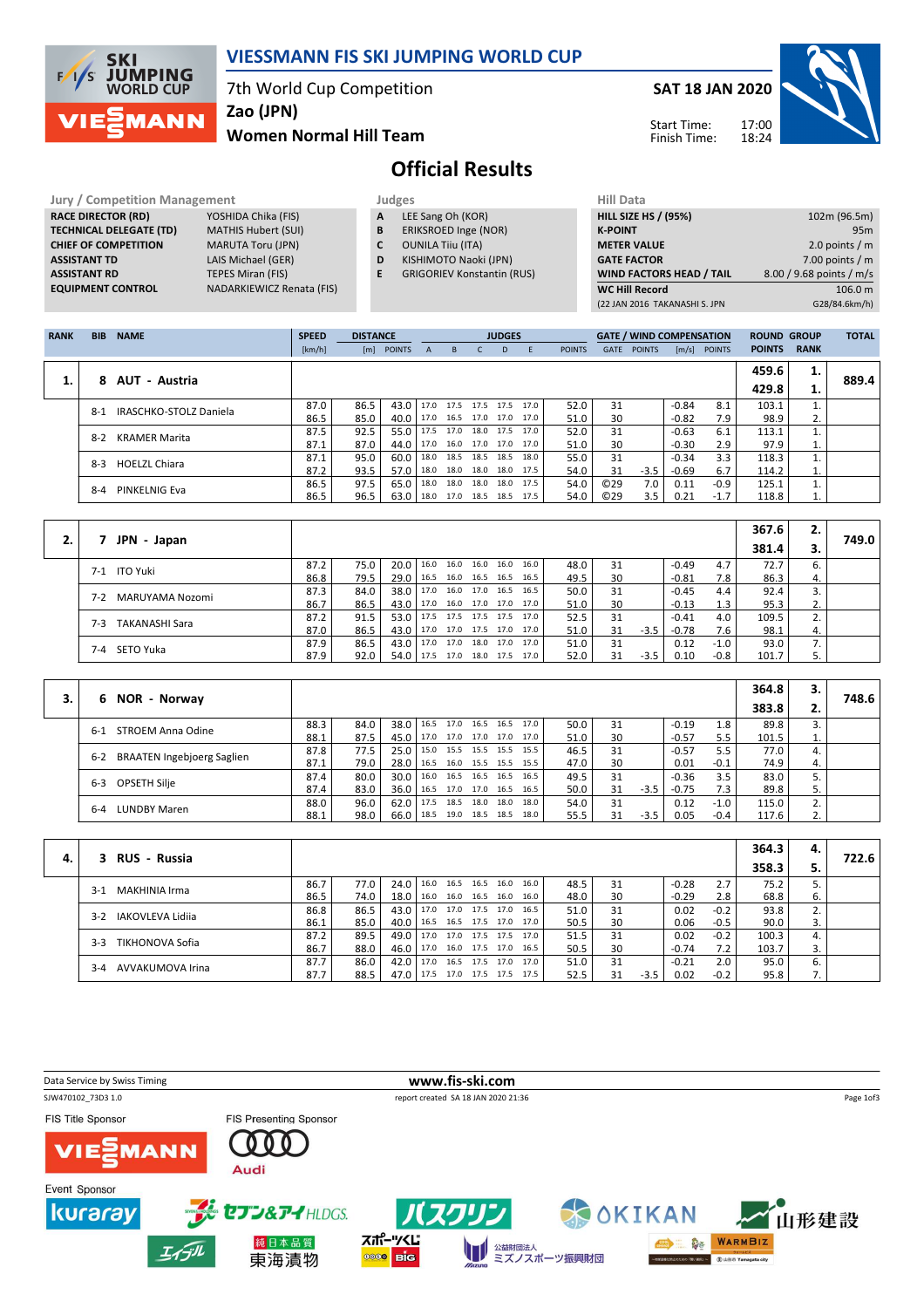

## VIESSMANN FIS SKI JUMPING WORLD CUP

7th World Cup Competition

SAT 18 JAN 2020

Start Time: Finish Time:



Zao (JPN)

Women Normal Hill Team

## Official Results

| <b>RANK</b> | <b>BIB</b> | <b>NAME</b>          | <b>SPEED</b> | <b>DISTANCE</b> |                                 |              |                          | <b>JUDGES</b> |                            |               |      | <b>GATE / WIND COMPENSATION</b> |         |                | <b>ROUND GROUP</b> |                  | <b>TOTAL</b> |
|-------------|------------|----------------------|--------------|-----------------|---------------------------------|--------------|--------------------------|---------------|----------------------------|---------------|------|---------------------------------|---------|----------------|--------------------|------------------|--------------|
|             |            |                      | [km/h]       |                 | [m] POINTS                      | $\mathsf{A}$ | B                        | D             |                            | <b>POINTS</b> | GATE | <b>POINTS</b>                   |         | $[m/s]$ POINTS | <b>POINTS</b>      | <b>RANK</b>      |              |
|             |            |                      |              |                 |                                 |              |                          |               |                            |               |      |                                 |         |                |                    |                  |              |
|             |            |                      |              |                 |                                 |              |                          |               |                            |               |      |                                 |         |                | 349.1              | 5.               |              |
| 5.          |            | 4 SLO - Slovenia     |              |                 |                                 |              |                          |               |                            |               |      |                                 |         |                | 362.6              | 4.               | 711.7        |
|             | $4-1$      | ROGELJ Spela         | 87.2         | 79.0            | 28.0                            |              |                          |               | $16.0$ 16.0 16.5 16.0 16.5 | 48.5          | 31   |                                 | $-0.28$ | 2.7            | 79.2               | $\mathbf{4}$     |              |
|             |            |                      | 87.1         | 79.5            | 29.0                            |              | 16.0 16.0 16.0 16.5      |               | 16.0                       | 48.0          | 30   |                                 | $-0.68$ | 6.6            | 83.6               | 5.               |              |
|             | $4 - 2$    | <b>BRECL Jerneja</b> | 86.8         | 73.5            | 17.0                            |              | 16.0 15.5 15.5 15.5      |               | 15.5                       | 46.5          | 31   |                                 | $-0.15$ | 1.5            | 65.0               | 6.               |              |
|             |            |                      | 86.3         | 73.5            | 17.0                            |              | 16.0 15.5 15.5 16.0 16.0 |               |                            | 47.5          | 30   |                                 | $-0.07$ | 0.7            | 65.2               | 6.               |              |
|             | $4 - 3$    | <b>KLINEC Ema</b>    | 87.2         | 89.5            | 49.0                            |              | 17.5 17.5 17.5 17.5      |               | 18.0                       | 52.5          | 31   |                                 | $-0.16$ | 1.5            | 103.0              | 3.               |              |
|             |            |                      | 87.1         | 90.5            | 51.0                            |              |                          |               | $17.5$ 17.5 18.0 17.5 17.0 | 52.5          | 31   | $-3.5$                          | $-0.87$ | 8.4            | 108.4              | 2.               |              |
|             | 4-4        | <b>KRIZNAR Nika</b>  | 87.1         | 90.5            | 51.0 17.5 17.0 17.5 17.0 17.0   |              |                          |               |                            | 51.5          | 31   |                                 | 0.07    | $-0.6$         | 101.9              | $\overline{4}$ . |              |
|             |            |                      | 87.4         | 93.0            | 56.0   17.5 17.0 17.0 17.5 17.0 |              |                          |               |                            | 51.5          | 31   | $-3.5$                          | $-0.14$ | $1.4^{\circ}$  | 105.4              | 4.               |              |
|             |            |                      |              |                 |                                 |              |                          |               |                            |               |      |                                 |         |                |                    |                  |              |

|    |                            |      |      |                  |                                 |      |                |                |      |    |        |         |     | 326.7 | 6. | 667.3 |
|----|----------------------------|------|------|------------------|---------------------------------|------|----------------|----------------|------|----|--------|---------|-----|-------|----|-------|
| 6. | 5 GER - Germany            |      |      |                  |                                 |      |                |                |      |    |        |         |     | 340.6 | 6. |       |
|    | 5-1 SEYFARTH Juliane       | 87.1 | 85.0 | 40.0             | 16.5                            | 17.0 |                | 17.0 17.0 17.0 | 51.0 | 31 |        | $-0.19$ | 1.8 | 92.8  |    |       |
|    |                            | 86.6 | 83.5 | 37.0             | 17.0                            | 16.0 | 16.0 17.0 16.5 |                | 49.5 | 30 |        | $-0.71$ | 6.9 | 93.4  |    |       |
|    | FREITAG Selina<br>$5-2$    | 88.2 | 69.0 | 8.0 <sub>1</sub> | 13.0 12.5 14.0 14.0 12.5        |      |                |                | 39.5 | 31 |        | $-0.43$ | 4.2 | 51.7  |    |       |
|    |                            | 87.7 | 75.5 | 21.0             | 15.0 14.0 13.5 15.0 14.0        |      |                |                | 43.0 | 30 |        | 0.00    | 0.0 | 64.0  | 7. |       |
|    | <b>REISCH Agnes</b><br>5-3 | 88.1 | 77.5 | 25.0             | 16.5 16.0 16.0 16.0 16.0        |      |                |                | 48.0 | 31 |        | $-0.51$ | 4.9 | 77.9  |    |       |
|    |                            | 87.9 | 78.5 | 27.0             | 16.0 16.0 16.5 16.0 16.0        |      |                |                | 48.0 | 31 | $-3.5$ | $-0.63$ | 6.1 | 77.6  | ь. |       |
|    | ALTHAUS Katharina<br>$5-4$ | 87.8 | 90.5 | 51.0 l           | 17.5                            | 17.0 | 17.5 17.5 17.5 |                | 52.5 | 31 |        | $-0.08$ | 0.8 | 104.3 |    |       |
|    |                            | 88.1 | 92.0 |                  | 54.0   17.5 17.0 17.5 17.0 17.5 |      |                |                | 52.0 |    | $-3.5$ | $-0.32$ | 3.1 | 105.6 |    |       |

|                                     |      |      |      |      |      |                |                |      |      |    |        |         |     | 290.4 | 7. |       |
|-------------------------------------|------|------|------|------|------|----------------|----------------|------|------|----|--------|---------|-----|-------|----|-------|
| 2 ITA - Italy                       |      |      |      |      |      |                |                |      |      |    |        |         |     | 303.2 |    | 593.6 |
| <b>RUNGGALDIER Elena</b><br>$2 - 1$ | 87.0 | 71.0 | 12.0 | 15.5 | 16.0 |                | 15.5 16.0      | 16.0 | 47.5 | 31 |        | $-0.43$ | 4.2 | 63.7  | 8. |       |
|                                     | 86.6 | 74.0 | 18.0 | 16.0 |      |                | 15.5 16.0 16.0 | 16.0 | 48.0 | 30 |        | $-0.16$ |     | 67.5  |    |       |
| <b>MALSINER Manuela</b><br>$2 - 2$  | 86.8 | 73.5 | 17.0 | 16.0 | 16.0 | 16.0           | 16.0           | 16.0 | 48.0 | 31 |        | $-0.79$ | 7.6 | 72.6  |    |       |
|                                     | 86.5 | 77.5 | 25.0 | 16.0 |      |                | 16.0 17.0 16.0 | 16.0 | 48.0 | 30 |        | $-0.14$ | 1.4 | 74.4  |    |       |
| <b>AMBROSI Martina</b><br>$2 - 3$   | 86.4 | 68.0 | 6.0  | 15.5 | 15.5 |                | 16.0 15.5      | 16.0 | 47.0 | 31 |        | $-0.38$ | 3.7 | 56.7  | 8. |       |
|                                     | 86.2 | 69.0 | 8.0  | 16.0 |      | 15.5 15.5 15.5 |                | 16.0 | 47.0 | 30 |        | $-0.81$ | 7.8 | 62.8  | 8. |       |
| $2 - 4$                             | 87.6 | 88.0 | 46.0 | 17.5 | 16.5 |                | 17.0 16.5      | 16.5 | 50.0 | 31 |        | $-0.14$ | 1.4 | 97.4  |    |       |
| <b>MALSINER Lara</b>                | 87.5 | 87.5 | 45.0 | 17.5 |      |                | 17.0 17.5 17.0 | 17.0 | 51.5 |    | $-3.5$ | $-0.57$ | 5.5 | 98.5  | 6. |       |

|    |                                 |      |      |                                 |                                |  |      |      |    |        |         |        | 274.3 | 8. |       |
|----|---------------------------------|------|------|---------------------------------|--------------------------------|--|------|------|----|--------|---------|--------|-------|----|-------|
| 8. | 1 POL - Poland                  |      |      |                                 |                                |  |      |      |    |        |         |        | 288.4 | 8. | 562.7 |
|    | <b>TWARDOSZ Anna</b><br>$1 - 1$ | 87.3 | 76.5 | 23.0   15.0 15.0 15.5 16.0      |                                |  | 15.0 | 45.5 | 31 |        | 0.03    | $-0.2$ | 68.3  |    |       |
|    |                                 | 87.0 | 74.0 | 18.0   16.0 15.5 15.5 16.0      |                                |  | 16.0 | 47.5 | 30 |        | $-0.07$ | 0.7    | 66.2  | 8. |       |
|    | KONDERLA Nicole<br>$1 - 2$      | 87.1 | 68.0 | 6.0                             | 14.0 14.5 15.0 15.0            |  | 15.0 | 44.5 | 31 |        | $-0.74$ | 7.2    | 57.7  |    |       |
|    |                                 | 86.7 | 71.5 | 13.0                            | 15.0 14.5 15.0 15.5 14.5       |  |      | 44.5 | 30 |        | $-0.35$ | 3.4    | 60.9  | 8. |       |
|    | SZWAB Joanna<br>1-3             | 86.0 | 68.0 |                                 | 6.0   15.5 15.0 15.5 14.5 14.5 |  |      | 45.0 | 31 |        | $-0.68$ | 6.6    | 57.6  |    |       |
|    |                                 | 86.3 | 73.5 | 17.0                            | 16.0 15.5 16.0 15.5            |  | 16.0 | 47.5 | 30 |        | $-0.43$ | 4.2    | 68.7  |    |       |
|    | RAJDA Kinga<br>1-4              | 87.1 | 85.0 | 40.0   17.0 16.0 17.0 17.0      |                                |  | 16.0 | 50.0 | 31 |        | $-0.07$ | 0.7    | 90.7  | 8. |       |
|    |                                 | 87.1 | 83.5 | 37.0   16.5 16.5 17.0 16.5 16.5 |                                |  |      | 49.5 | 31 | $-3.5$ | -0.99   | 9.6    | 92.6  | 8. |       |